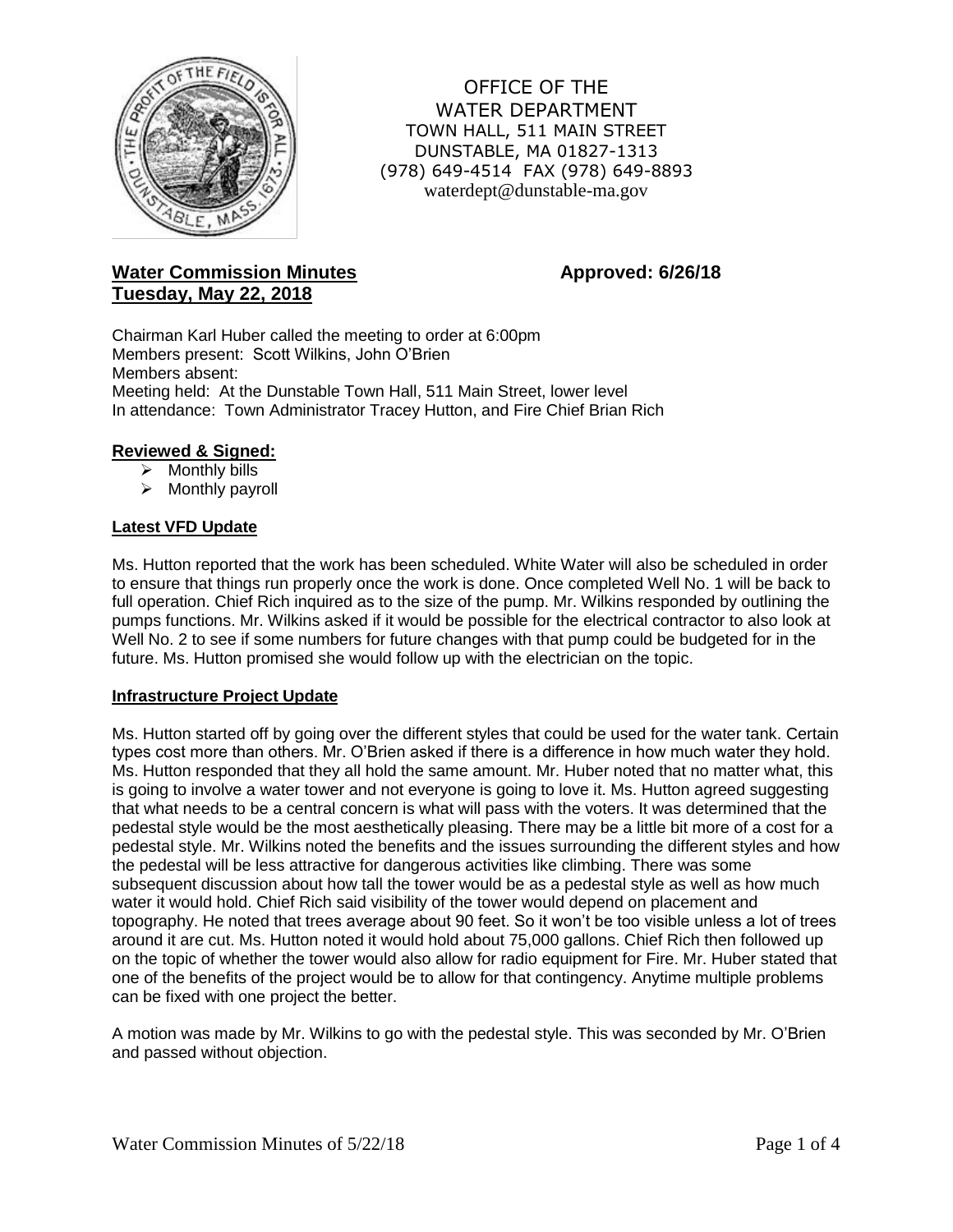# **Route 113 Project Update**

Ms. Hutton reported on the latest meeting by the Roads Commission with the project engineers. There was an attempt to get water included with the project, but MassDOT kicked it back as a cost that the town is responsible for. Mr. Huber asked why, noting that this project will mean opening up the road anyway. Ms. Hutton elaborated that the road will still be opened up by MassDOT. So all the town would have to pay for is the pipe really. Mr. Huber then had some suggestions for the style of pipe including for size and cost effectiveness. There was then some discussion of hydrants. Chief Rich noted that there are two now, but he would recommend adding a third. Mr. Huber agreed noting that one of the hydrants in place now is effectively "dead." So it makes sense to fix it as part of this.

# **Monthly Bills & Payroll**

Ms. Hutton provided the Commission with copies of the bills and briefly went over some of them. This included reminding the Commission that they need to be careful to sign the bills for the Accountant's office. She then reported on the bills. There was a Norse bill that has some relation to the water project. There were also the usual National Grid bills and three White Water bills. Chief Rich briefly commented on a bill for fire extinguisher testing at the wells. The Commission then signed and approved each of its bills.

# **Minutes**

The Commission considered its minutes from April 24<sup>th</sup>, 2018. Seeing no necessary changes or modifications, the Commission proceeded with adopting them.

A motion was made by Mr. Wilkins to adopt the minutes of April  $24<sup>th</sup>$ , 2018. The motion was seconded by Mr. Huber and passed by majority vote.

# *Additional Topics Discussed Not Noted on the Agenda*

### **Administrative Consent Order**

Ms. Hutton updated on where things stand with the DEP consent order. The order is with the town, so the Board of Selectmen will sign off on the order. Ms. Hutton will update them on the Commissions positions on the order and so forth. She then reported on some changes that were asked for and what DEP was willing to do. Mr. Huber noted he's read the agreement and is fine with it. There are a lot of stipulations in it. It was suggested that the other members of the Commission should review the consent order closely before the Board of Selectmen sign it. Mr. Wilkins and Mr. O'Brien agreed to read it closely.

# **Emergency Plan if Tanks Fail**

Ms. Hutton then updated on a related matter to the Administrative Consent Order with DEP. DEP wants an update to the plan. Mr. Huber noted that White Water was putting something together. Ms. Hutton responded that White Water really only spruced up the existing plan and DEP wants more detail to it. She intends to talk to the tank company that the town would use for the backup portable tanks to get more detail for the plan. Mr. Wilkins had some concerns about where such a tank would be placed. Mr. Huber agreed making the point that the whole setup that the town had was for a different scope, so with the new incoming infrastructure there needs to be an element of plug and play for failure scenarios. Mr. Wilkins followed up by suggesting that if the town can get a deal with another town that would help as well. Ms. Hutton noted she has an update on the inter-municipal agreement. Chief Rich then had some questions about the tank backup plan and how it would work. Mr. Huber explained how the process would work and how the infrastructure project would change things.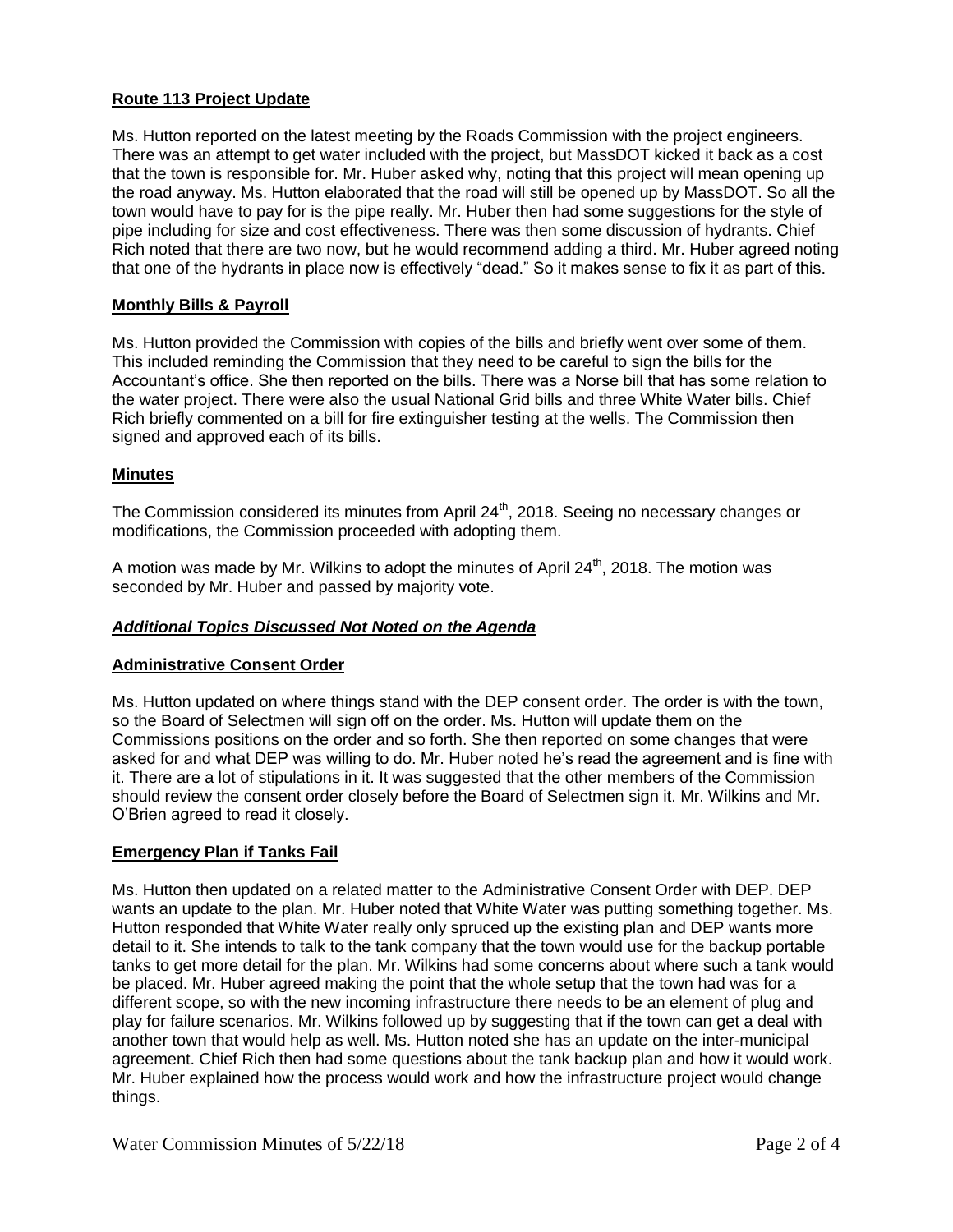# **Inter-Municipal Agreement**

Ms. Hutton reported that the contract with White Water requires 30 days' notice for any cancellation. She then reported that things with Pepperell are going well and the agreement is 90 percent of the way there. The towns are still negotiating, but it appears to be well in hand. Ms. Hutton noted that should an agreement be reached, this will also help with the tank back up plan and should help assuage DEP's concerns.

# **92 Pleasant Street**

Ms. Hutton reported that she still doesn't have a bill to send as White Water is still working on grappling with the actual cost. Mr. Huber noted that the house is still empty. Chief Rich agreed saying it is currently uninhabitable. Ms. Hutton turned discussion back to the bill explaining what White Water has done so far and how much the bill might cost. It's likely in the several hundreddollar range at minimum.

### **Meter Readings**

Ms. Hutton updated on the meter readings that have been done. These include at the church, Swallow Union Elementary School and the Fire Station.

# **Billing System**

The transition to the new billing system will be completed soon. Ms. Mann, the Commissions former secretary, will do the training for the person who will now be responsible for the billing of rate payers.

# **Skytop Lane**

Ms. Hutton gave a brief update on the topic. A statement will be released by the company involved explaining the survey and the circumstances leading up to the survey and addressing the publics concerns. Regardless, due to the issue with the survey it seems unlikely that the project would move forward at this time. Mr. Huber strongly suggested the Commission craft a statement of its own to explain that this was nothing more than a feasibility study; an NDA was required as part of the process and normal course of business, and that nothing has been approved at this time. Ms. Hutton suggested one of the Commission members write it. The Commission agreed. It was suggested that the statement could then be put on the Commissions page on the towns website and possibly printed in the *Neighbor to Neighbor*. Mr. Wilkins noted that even if the site was chosen for the project for certain, the town would still have to accept it. There is a whole process that would have to be followed with Planning Board and other bodies politic that would ultimately require town meeting approval. Mr. Huber noted that ultimately the rampant speculation needs to be addressed responsibly.

### **Request for Transfer**

Ms. Hutton reported on a transfer that needs to be made to take money from salary lines to operations to pay for White Water. Those lines were for water employees that are no longer employees of water. Ms. Hutton noted there is nearly \$10,000 in those accounts. Mr. Huber will need to sign the form and then the Board of Selectmen and the Advisory Board will have to sign off. This will help get the Water Department out of its hole from having to hire White Water as its licensed operator.

A motion to adjourn at 6:49 pm was made by Mr. O'Brien and seconded by Mr. Wilkins. The motion passed by majority vote.